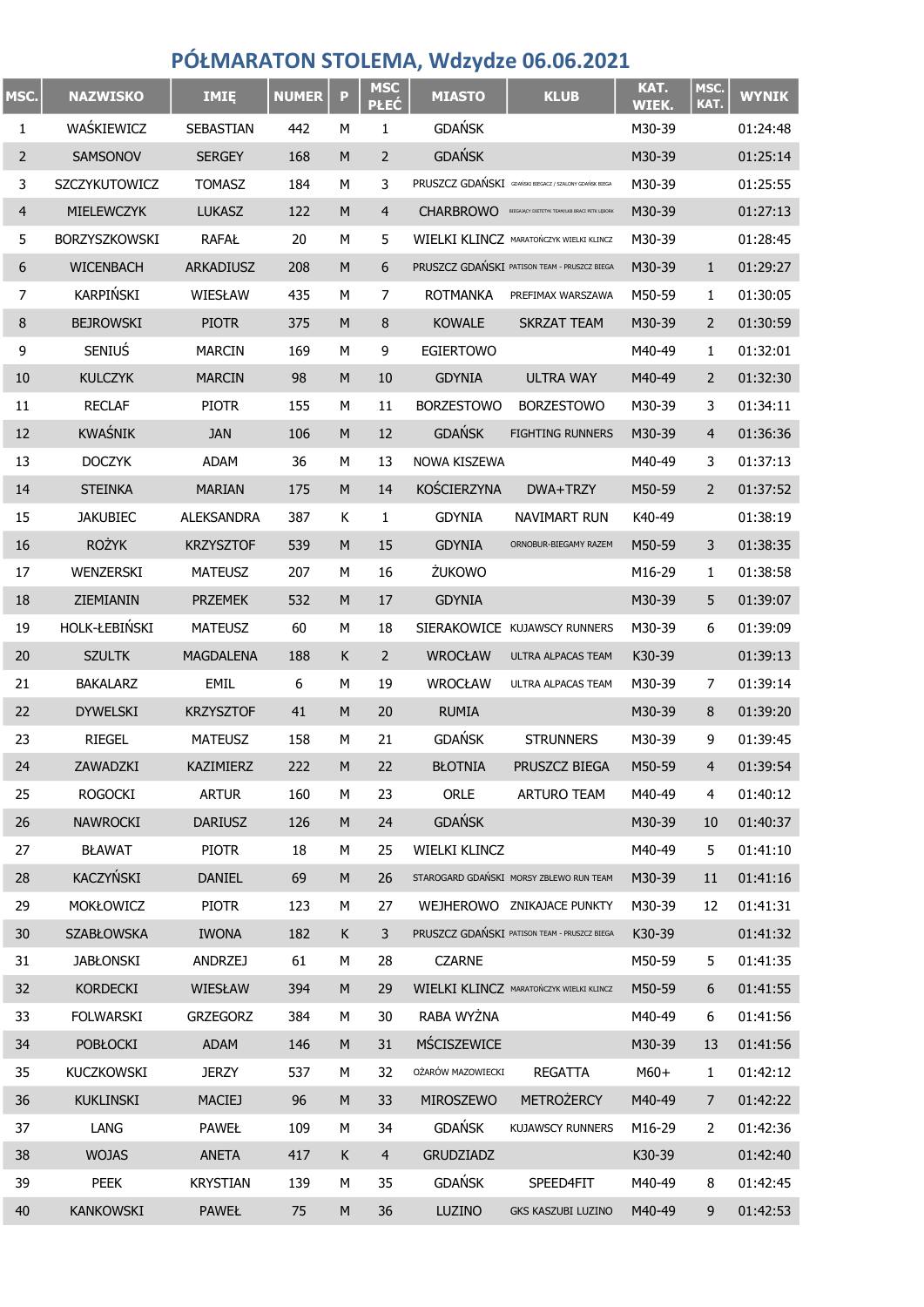| 41 | ZDROJEWSKA          | <b>ALICJA</b>    | 418 | К                                                                                                          | 5              | WARSZAWA           |                                         | K30-39 |                | 01:43:13 |
|----|---------------------|------------------|-----|------------------------------------------------------------------------------------------------------------|----------------|--------------------|-----------------------------------------|--------|----------------|----------|
| 42 | <b>BUTOWSKA</b>     | <b>KATARZYNA</b> | 484 | К                                                                                                          | 6              | STAROGARD GDAŃSKI  |                                         | K30-39 | $\mathbf{1}$   | 01:43:26 |
| 43 | <b>DAMPS</b>        | <b>PATRYK</b>    | 29  | M                                                                                                          | 37             | SKRZESZEWO         | <b>BIEGUN OCR TEAM</b>                  | M16-29 | 3              | 01:43:48 |
| 44 | <b>JEDRZEJEWSKI</b> | <b>DANIEL</b>    | 67  | M                                                                                                          | 38             |                    | NOWA WIEŚ RZECZNA TRI STAROGARD GDAŃSKI | M40-49 | 10             | 01:43:48 |
| 45 | <b>WATROBA</b>      | <b>MAREK</b>     | 416 | М                                                                                                          | 39             | <b>LEBORK</b>      | KLUB 42,2 LEBORK                        | M40-49 | 11             | 01:43:57 |
| 46 | SKWIERAWSKI         | <b>GRZEGORZ</b>  | 409 | M                                                                                                          | 40             | PSZCZÓŁKI          |                                         | M50-59 | $\overline{7}$ | 01:44:05 |
| 47 | KAMIŃSKI            | <b>JACEK</b>     | 72  | М                                                                                                          | 41             | ŻUKOWO             | MOTYWATORNIA TEAM                       | M40-49 | 12             | 01:44:10 |
| 48 | <b>KUBIAK</b>       | <b>JAGODA</b>    | 93  | K                                                                                                          | $\overline{7}$ | <b>WEJHEROWO</b>   |                                         | K30-39 | $\overline{2}$ | 01:44:19 |
| 49 | <b>KŁODAWSKI</b>    | PRZEMYSLAW       | 392 | М                                                                                                          | 42             | <b>BYTÓW</b>       |                                         | M30-39 | 14             | 01:44:45 |
| 50 | WRÓBEL              | <b>MARCIN</b>    | 213 | M                                                                                                          | 43             | ZIELKOWICE         |                                         | M30-39 | 15             | 01:44:45 |
| 51 | TABACZYŃSKI         | ŁUKASZ           | 193 | М                                                                                                          | 44             | <b>PEPOWO</b>      |                                         | M30-39 | 16             | 01:44:48 |
| 52 | <b>KONKOL</b>       | KAZIMIERZ        | 80  | M                                                                                                          | 45             | SOMONINO           |                                         | M40-49 | 13             | 01:45:22 |
| 53 | PODGÓRSKI           | <b>ADAM</b>      | 404 | M                                                                                                          | 46             | <b>GDYNIA</b>      |                                         | M30-39 | 17             | 01:45:26 |
| 54 | <b>KRYGOWSKI</b>    | <b>TOMASZ</b>    | 91  | $\mathsf{M}% _{T}=\mathsf{M}_{T}\!\left( a,b\right) ,\ \mathsf{M}_{T}=\mathsf{M}_{T}\!\left( a,b\right) ,$ | 47             | <b>TUCHOLA</b>     |                                         | M40-49 | 14             | 01:45:36 |
| 55 | <b>KOŻYCZKOWSKI</b> | <b>MARCIN</b>    | 533 | М                                                                                                          | 48             | <b>MOSTY</b>       | KLUB 42,2 LEBORK                        | M30-39 | 18             | 01:45:37 |
| 56 | NIEMIEC             | <b>MAREK</b>     | 128 | M                                                                                                          | 49             | <b>GDYNIA</b>      |                                         | M50-59 | 8              | 01:45:52 |
| 57 | SZCZEPAŃSKI         | <b>PATRYK</b>    | 410 | M                                                                                                          | 50             | KOŚCIERZYNA        |                                         | M30-39 | 19             | 01:45:57 |
| 58 | <b>CZARNOWSKI</b>   | <b>EMILIAN</b>   | 463 | $\mathsf{M}% _{T}=\mathsf{M}_{T}\!\left( a,b\right) ,\ \mathsf{M}_{T}=\mathsf{M}_{T}\!\left( a,b\right) ,$ | 51             | <b>KOZIN</b>       | <b>WKS NOŻYNO</b>                       | M16-29 | $\overline{4}$ | 01:46:24 |
| 59 | <b>JANKOWSKI</b>    | <b>GRZEGORZ</b>  | 64  | M                                                                                                          | 52             | <b>BYTÓW</b>       | POZYTYWNIEJ NAKRĘCONY                   | M40-49 | 15             | 01:46:25 |
| 60 | MIJAKOWSKI          | <b>PAWEŁ</b>     | 401 | $\mathsf{M}% _{T}=\mathsf{M}_{T}\!\left( a,b\right) ,\ \mathsf{M}_{T}=\mathsf{M}_{T}\!\left( a,b\right) ,$ | 53             | <b>WARSZAWA</b>    | MIJAKOWSKI TEAM                         | M50-59 | 9              | 01:46:33 |
| 61 | <b>JAROCKI</b>      | <b>BARTOSZ</b>   | 65  | M                                                                                                          | 54             | <b>KORZENIEWO</b>  |                                         | M30-39 | 20             | 01:46:36 |
| 62 | <b>OLEJNIK</b>      | <b>ADRIANA</b>   | 132 | K                                                                                                          | 8              | <b>GOWIDLINO</b>   |                                         | K16-29 | $\mathbf{1}$   | 01:46:37 |
| 63 | <b>DRESZLER</b>     | WIESŁAW          | 38  | M                                                                                                          | 55             | <b>SKOWARCZ</b>    |                                         | M50-59 | 10             | 01:46:45 |
| 64 | <b>ROBACZEWSKI</b>  | <b>MARCIN</b>    | 406 | $\mathsf{M}% _{T}=\mathsf{M}_{T}\!\left( a,b\right) ,\ \mathsf{M}_{T}=\mathsf{M}_{T}\!\left( a,b\right) ,$ | 56             |                    | SZEMBEKOWO PKO BANK POLSKI              | M40-49 | 16             | 01:46:46 |
| 65 | <b>MANIAS</b>       | MICHAŁ           | 118 | M                                                                                                          | 57             |                    | PRUSZCZ GDAŃSKI SUT STRASZYN ULTRA TEAM | M40-49 | 17             | 01:46:54 |
| 66 | <b>KULGAJUK</b>     | MICHAŁ           | 101 | M                                                                                                          | 58             |                    | PRUSZCZ GDAŃSKI SUT STRASZYN ULTRA TEAM | M30-39 | 21             | 01:46:59 |
| 67 | <b>WNUK</b>         | STANISŁAW        | 210 | М                                                                                                          | 59             |                    | WIELKI KLINCZ MARATOŃCZYK WIELKI KLINCZ | M50-59 | 11             | 01:47:24 |
| 68 | <b>GROBELNY</b>     | <b>TOMASZ</b>    | 51  | ${\sf M}$                                                                                                  | 60             |                    | STAROGARD GDAŃSKI SKL FILIPPIDES        | M40-49 | 18             | 01:47:33 |
| 69 | PATELCZYK           | SŁAWOMIR         | 138 | М                                                                                                          | 61             | DEMLIN             |                                         | M40-49 | 19             | 01:47:36 |
| 70 | <b>DERING</b>       | <b>MARCIN</b>    | 33  | M                                                                                                          | 62             | <b>DEMLIN</b>      |                                         | M30-39 | 22             | 01:47:57 |
| 71 | LEKSYCKI            | <b>ROBERT</b>    | 397 | М                                                                                                          | 63             | <b>GDYNIA</b>      | AZS UNIWERSYTET GDAŃSKI                 | M50-59 | 12             | 01:48:00 |
| 72 | RYBACKI             | <b>DAWID</b>     | 166 | M                                                                                                          | 64             | <b>KOSZALIN</b>    |                                         | M30-39 | 23             | 01:48:00 |
| 73 | PIETRUSZKA          | <b>MIKOŁAJ</b>   | 142 | М                                                                                                          | 65             | KOSZALIN           | <b>TECZA RUN</b>                        | M50-59 | 13             | 01:48:21 |
| 74 | <b>HENDRICH</b>     | <b>RAFAŁ</b>     | 454 | M                                                                                                          | 66             | <b>SIERAKOWICE</b> |                                         | M40-49 | 20             | 01:48:22 |
| 75 | <b>KOPEĆ</b>        | IGOR             | 82  | М                                                                                                          | 67             | SOPOT              |                                         | M40-49 | 21             | 01:48:33 |
| 76 | <b>KORAL</b>        | <b>MAREK</b>     | 84  | M                                                                                                          | 68             | <b>GDYNIA</b>      |                                         | M30-39 | 24             | 01:48:55 |
| 77 | <b>CHUDY</b>        | <b>HENRYK</b>    | 21  | М                                                                                                          | 69             | <b>SŁAWNO</b>      | K S OLSZEWSKI I SYNOWIE SŁAWSKO         | $M60+$ | 2              | 01:50:03 |
| 78 | <b>DYDYMSKI</b>     | <b>KRZYSZTOF</b> | 40  | M                                                                                                          | 70             | <b>RUMIA</b>       |                                         | M40-49 | 22             | 01:50:33 |
| 79 | MIELCZARSKI         | <b>BARTOSZ</b>   | 121 | М                                                                                                          | 71             | WARSZAWA           |                                         | M30-39 | 25             | 01:51:17 |
| 80 | <b>CZARNOWSKI</b>   | <b>KRZYSZTOF</b> | 26  | M                                                                                                          | 72             | <b>REDA</b>        | FABRYKADOBREJZABAWY.PL                  | M40-49 | 23             | 01:51:19 |
| 81 | NOWOPOLSKI          | <b>LESZEK</b>    | 540 | М                                                                                                          | 73             | <b>TCZEW</b>       |                                         | M40-49 | 24             | 01:52:44 |
| 82 | <b>KRZEBIETKE</b>   | <b>PIOTR</b>     | 92  | M                                                                                                          | 74             | MIECHUCINO         | DZH MW                                  | M40-49 | 25             | 01:53:19 |
| 83 | <b>GRUCHAŁA</b>     | <b>RADOSŁAW</b>  | 53  | М                                                                                                          | 75             | KOŚCIERZYNA        |                                         | M40-49 | 26             | 01:53:24 |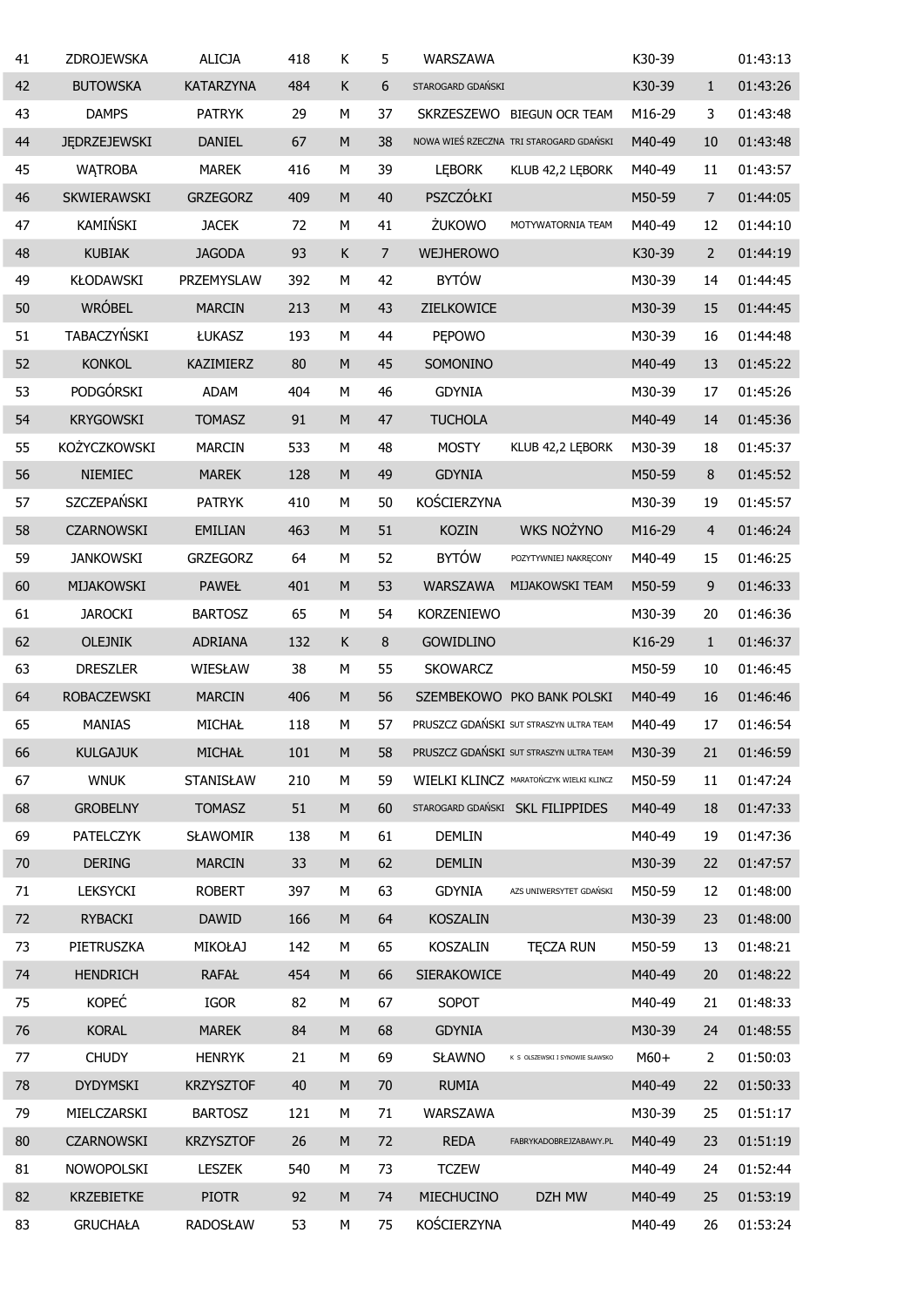| 84  | <b>KALINOWSKA</b>    | <b>PAULINA</b>   | 70          | Κ         | 9   | <b>KIEŁPINO</b>  | AKADEMIA BIEGOWA KARTUZY                         | K30-39 | 3              | 01:54:16 |
|-----|----------------------|------------------|-------------|-----------|-----|------------------|--------------------------------------------------|--------|----------------|----------|
| 85  | <b>ZINKA</b>         | <b>MACIEJ</b>    | 224         | М         | 76  | ŁUBIANA          |                                                  | M40-49 | 27             | 01:54:17 |
| 86  | <b>GAWIN</b>         | <b>RAFAŁ</b>     | 385         | M         | 77  | KOŚCIERZYNA      |                                                  | M40-49 | 28             | 01:54:35 |
| 87  | <b>KORDECKI</b>      | <b>ROBERT</b>    | 85          | М         | 78  |                  | WIELKI KLINCZ MARATOŃCZYK WIELKI KLINCZ          | M16-29 | 5              | 01:54:42 |
| 88  | <b>CZAYKOWSKI</b>    | <b>WOJCIECH</b>  | 27          | M         | 79  | <b>GDYNIA</b>    | MAMY TO / GRUPA DRUHA BORUCHA                    | M40-49 | 29             | 01:54:57 |
| 89  | <b>WOJCIECHOWSKI</b> | <b>MARIUSZ</b>   | 450         | м         | 80  | MAŁY KLINCZ      |                                                  | M30-39 | 26             | 01:55:12 |
| 90  | <b>PILACHOWSKA</b>   | <b>ANNA</b>      | 143         | Κ         | 10  | <b>GDYNIA</b>    |                                                  | K40-49 | $\mathbf{1}$   | 01:55:20 |
| 91  | KANIGOWSKI           | <b>GRZEGORZ</b>  | 390         | М         | 81  | <b>GDAŃSK</b>    |                                                  | M40-49 | 30             | 01:56:38 |
| 92  | <b>KORAL</b>         | <b>JAKUB</b>     | 83          | M         | 82  | WARSZAWA         |                                                  | M16-29 | 6              | 01:56:52 |
| 93  | KALIŃSKI             | <b>RAFAŁ</b>     | 71          | м         | 83  | <b>GDYNIA</b>    |                                                  | M40-49 | 31             | 01:56:54 |
| 94  | <b>BORK</b>          | ŁUKASZ           | 19          | M         | 84  | ŻUŁAWA           | <b>GRUPA DRUHA BORUCHA</b>                       | M30-39 | 27             | 01:57:05 |
| 95  | DRĄŻKOWSKI           | <b>DANIEL</b>    | 381         | М         | 85  | <b>GDAŃSK</b>    | NIEZRZESZONY                                     | M60+   | 3              | 01:57:15 |
| 96  | <b>SZYBOWSKA</b>     | <b>PAULINA</b>   | 411         | К         | 11  | <b>STEŻYCA</b>   |                                                  | K30-39 | 4              | 01:57:22 |
| 97  | <b>SZYMAŃSKA</b>     | <b>JOLANTA</b>   | 190         | К         | 12  | ŁĄSKI PIEC       | BIEGAJĄCE ŚLIWICE                                | K16-29 | 2              | 01:57:22 |
| 98  | NARKIEWICZ           | <b>DAMIAN</b>    | 125         | M         | 86  | <b>GDAŃSK</b>    | TEAM AQUACLEANING24                              | M40-49 | 32             | 01:57:48 |
| 99  | <b>KARNOWSKI</b>     | <b>PAWEŁ</b>     | 76          | M         | 87  | <b>OCYPEL</b>    |                                                  | M30-39 | 28             | 01:57:49 |
| 100 | <b>FLISIKOWSKI</b>   | <b>RADOSŁAW</b>  | 536         | M         | 88  | KOŚCIERZYNA      | FORREST GUMP KOŚCIERZYNA                         | M40-49 | 33             | 01:58:11 |
| 101 | <b>SZCZĘSNY</b>      | <b>MARCIN</b>    | 183         | М         | 89  | <b>GDAŃSK</b>    | AKADEMIA BIEGOWA KARTUZY                         | M30-39 | 29             | 01:58:31 |
| 102 | <b>ADAMIK</b>        | <b>JAN</b>       | 520         | M         | 90  | <b>GDAŃSK</b>    |                                                  | $M60+$ | $\overline{4}$ | 01:58:41 |
| 103 | <b>CIEŚLA</b>        | <b>ELA</b>       | 23          | Κ         | 13  | <b>REDA</b>      | BIEGAJĄCE MAŁŻEŃSTWO                             | K40-49 | 2              | 01:58:54 |
| 104 | <b>CIEŚLA</b>        | <b>JAREK</b>     | 22          | M         | 91  | <b>REDA</b>      | BIEGAJĄCE MAŁŻEŃSTWO                             | M50-59 | 14             | 01:58:55 |
| 105 | <b>GRZECHULSKI</b>   | <b>PIOTR</b>     | 54          | M         | 92  |                  | NOWY DWÓR WEJHEROWSKI MORSKA JEDNOSTKA RAKIETOWA | M40-49 | 34             | 01:59:02 |
| 106 | <b>JEDRZEJEWSKI</b>  | <b>MATEUSZ</b>   | 389         | M         | 93  | <b>GDAŃSK</b>    |                                                  | M30-39 | 30             | 01:59:05 |
| 107 | <b>DOKRZEWSKA</b>    | <b>KATARZYNA</b> | 380         | Κ         | 14  | <b>GDYNIA</b>    | MOTYWATORNIA TEAM                                | K30-39 | 5              | 01:59:08 |
| 108 | POLAŃSKI             | <b>JERZY</b>     | 148         | M         | 94  |                  | KIEŁPINO KARTUSKIE FANTOM KARTUZY                | M40-49 | 35             | 01:59:41 |
| 109 | <b>DABROWSKI</b>     | <b>KRZYSZTOF</b> | 31          | М         | 95  | <b>GDAŃSK</b>    | TKD TRENER KRZYSZTOF DĄBROWSKI                   | M30-39 | 31             | 01:59:51 |
| 110 | ŁĄCKI                | <b>JAROSŁAW</b>  | 399         | ${\sf M}$ | 96  | <b>GOLUBIE</b>   |                                                  | M40-49 | 36             | 02:00:13 |
| 111 | <b>PODKÓWKA</b>      | ZBIGNIEW         | 147         | М         | 97  | <b>BYDGOSZCZ</b> |                                                  | M60+   | 5              | 02:00:19 |
| 112 | <b>POBŁOCKI</b>      | <b>JAN</b>       | 543         | ${\sf M}$ | 98  |                  | <b>GRUPA TRÓJMIASTO</b>                          | $M60+$ | 6              | 02:00:50 |
| 113 | <b>TARNOWSKI</b>     | <b>MARCIN</b>    | 194         | М         | 99  | WARSZAWA         | JACEKBIEGA RUNNING TEAM                          | M40-49 | 37             | 02:00:52 |
| 114 | KŁUNDUKOWSKA         | <b>PAULINA</b>   | 77          | K         | 15  | <b>TARNÓWKA</b>  |                                                  | K30-39 | 6              | 02:01:01 |
| 115 | <b>DAMPS</b>         | <b>KASIA</b>     | 436         | K         | 16  | SKRZESZEWO       | <b>BIEGUN OCR TEAM</b>                           | K40-49 | 3              | 02:01:20 |
| 116 | WYRZYKOWSKI          | <b>ANDRZEJ</b>   | 215         | ${\sf M}$ | 100 | <b>GDAŃSK</b>    | GRUPA BIEGOWA 65                                 | M50-59 | 15             | 02:01:37 |
| 117 | <b>TOWSTOKORY</b>    | <b>MAREK</b>     | 198         | М         | 101 | ZŁOTÓW           | ZŁOTOWSKI JELEŃ                                  | M40-49 | 38             | 02:02:12 |
| 118 | <b>KUCHNOWSKI</b>    | <b>KAROL</b>     | 95          | ${\sf M}$ | 102 | WERBLINIA        |                                                  | M40-49 | 39             | 02:02:34 |
| 119 | <b>STROSIN</b>       | <b>TOMASZ</b>    | 434         | М         | 103 | <b>RUMIA</b>     |                                                  | M30-39 | 32             | 02:02:44 |
| 120 | WRÓBEL               | <b>NATALIA</b>   | 214         | K         | 17  | ŁOWICZ           |                                                  | K30-39 | $\overline{7}$ | 02:02:47 |
| 121 | <b>KUNKEL</b>        | <b>ANNA</b>      | 396         | Κ         | 18  | <b>GDAŃSK</b>    | PGB SPORTOWA PACZKA                              | K40-49 | $\overline{4}$ | 02:02:48 |
| 122 | <b>DETTLAFF</b>      | <b>SŁAWOMIR</b>  | 34          | ${\sf M}$ | 104 | GOWINO           |                                                  | M40-49 | 40             | 02:02:56 |
| 123 | ANDRYSKOWSKI         | <b>MAREK</b>     | $\mathbf 1$ | M         | 105 |                  | LEBORK, POMORSKIE STOWARZYSZENIE 42,2 LĘBORK     | M50-59 | 16             | 02:03:17 |
| 124 | <b>DYR</b>           | <b>DOROTA</b>    | 383         | К         | 19  | <b>GDAŃSK</b>    |                                                  | K40-49 | 5              | 02:03:20 |
| 125 | MATYSZEWSKI          | <b>JAROSŁAW</b>  | 119         | М         | 106 | <b>GDAŃSK</b>    |                                                  | M50-59 | 17             | 02:03:30 |
| 126 | <b>ROGOCZ</b>        | <b>MACIEJ</b>    | 534         | ${\sf M}$ | 107 | <b>GDYNIA</b>    | ROGASIE Z DOLINY ROZTOKI                         | M40-49 | 41             | 02:03:49 |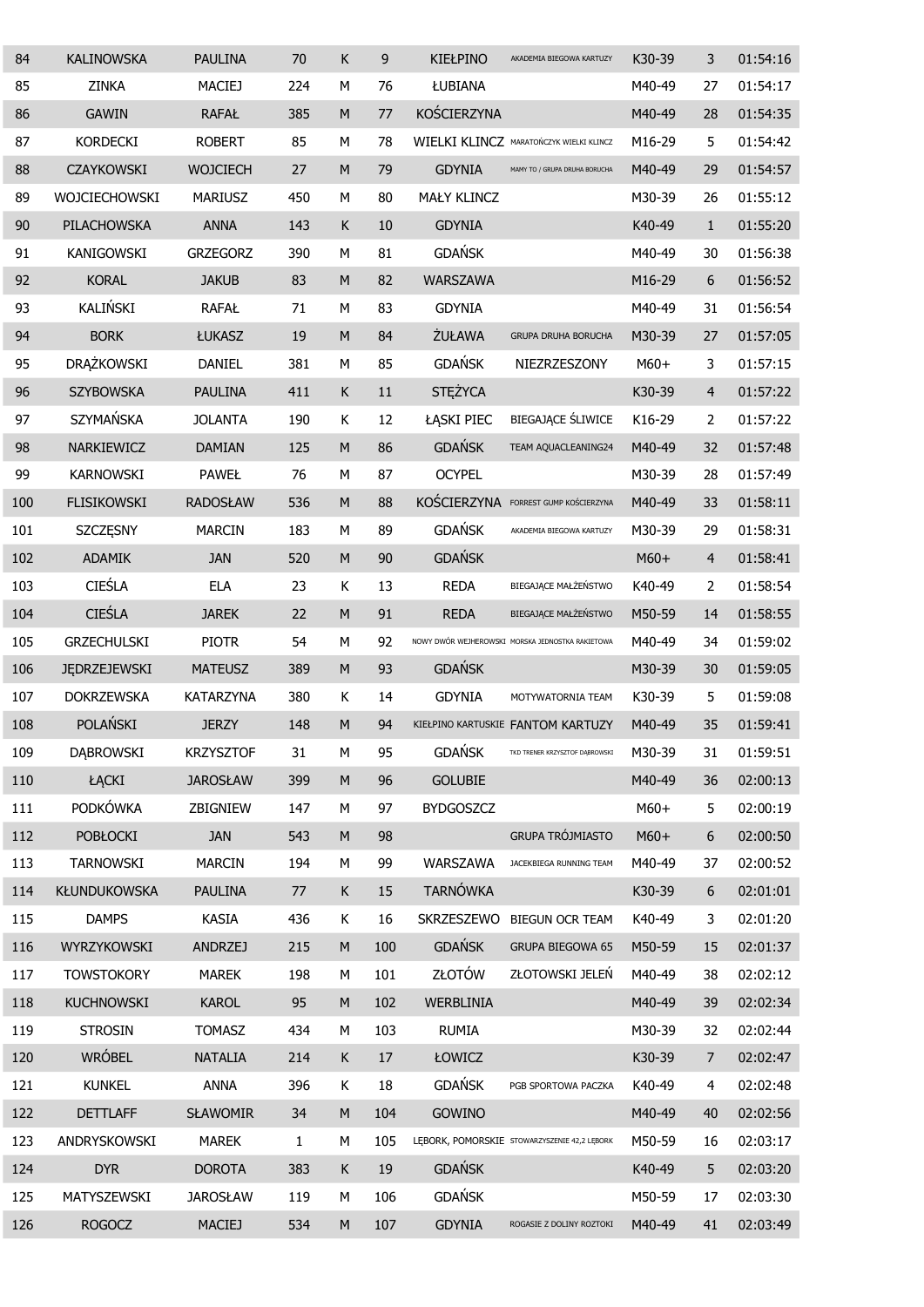| 127 | <b>HALMANN</b>    | <b>MIREK</b>      | 541    | М         | 108 | <b>WEJHEROWO</b>      | PGB SPORTOWA PACZKA                     | M30-39 | 33             | 02:04:01 |
|-----|-------------------|-------------------|--------|-----------|-----|-----------------------|-----------------------------------------|--------|----------------|----------|
| 128 | <b>KANKOWSKA</b>  | <b>JUSTYNA</b>    | 74     | Κ         | 20  | LUZINO                | GKS KASZUBKI LUZINO                     | K30-39 | 8              | 02:04:02 |
| 129 | <b>MARCZUK</b>    | <b>EWA</b>        | 400    | Κ         | 21  | <b>RUMIA</b>          |                                         | K30-39 | 9              | 02:04:11 |
| 130 | <b>SEKUŁA</b>     | <b>JACEK</b>      | 407    | M         | 109 | <b>KAPINO</b>         |                                         | M50-59 | 18             | 02:04:11 |
| 131 | <b>CYNARSKI</b>   | <b>MAREK</b>      | 25     | M         | 110 | <b>JEZIORKI</b>       | GRUPA BIEGOWA ENERGY KACZORY            | M40-49 | 42             | 02:05:00 |
| 132 | <b>KOZERA</b>     | <b>MARIUSZ</b>    | 88     | M         | 111 | <b>KACZORY</b>        | GRUPA BIEGOWA ENERGY KACZORY            | M40-49 | 43             | 02:05:00 |
| 133 | <b>MOL</b>        | <b>RAFAŁ</b>      | 124    | M         | 112 | <b>KACZORY</b>        | GRUPA BIEGOWA ENERGY KACZORY            | M40-49 | 44             | 02:05:00 |
| 134 | <b>TWAROWSKI</b>  | ARKADIUSZ         | 415    | M         | 113 | <b>TORUŃ</b>          |                                         | M40-49 | 45             | 02:05:15 |
| 135 | KULASZEWICZ       | <b>JAROSŁAW</b>   | 97     | M         | 114 | <b>KARTUZY</b>        | FORMA FITNESS KARTUZY                   | M40-49 | 46             | 02:05:26 |
| 136 | <b>JELONEK</b>    | MIECZYSŁAW        | 476    | M         | 115 |                       | STAROGARD GDAŃSKI TRI STAROGARD GDAŃSKI | $M60+$ | $\overline{7}$ | 02:05:26 |
| 137 | <b>WENTA</b>      | WIESŁAWA          | 206    | Κ         | 22  | <b>SIERAKOWICE</b>    | <b>KS BAT</b>                           | K40-49 | 6              | 02:05:26 |
| 138 | <b>LANG</b>       | <b>MARCIN</b>     | 110    | M         | 116 | <b>GDYNIA</b>         | LANG TEAM ŻABIANKA                      | M30-39 | 34             | 02:05:53 |
| 139 | <b>NYCZ</b>       | <b>BARTŁOMIEJ</b> | 402    | M         | 117 | <b>GDAŃSK</b>         |                                         | M30-39 | 35             | 02:06:02 |
| 140 | <b>WORONOWICZ</b> | <b>PRZEMEK</b>    | 212    | M         | 118 | PIŁA                  |                                         | M30-39 | 36             | 02:06:15 |
| 141 | <b>KOWALSKI</b>   | MICHAŁ            | 87     | М         | 119 |                       | KOŚCIERZYNA KSR KOŚCIERZYNA             | M40-49 | 47             | 02:06:17 |
| 142 | NESTEREWICZ       | <b>RYSZARD</b>    | 127    | M         | 120 | <b>KŁODZKO</b>        | LKS ISKRA JASZKOWA                      | $M60+$ | 8              | 02:06:52 |
| 143 | <b>SKWIOT</b>     | STANISŁAW         | 172    | М         | 121 | <b>GDAŃSK</b>         | <b>TAKA RYBA</b>                        | M50-59 | 19             | 02:07:00 |
| 144 | POŁOMSKI          | <b>MARCIN</b>     | 149    | ${\sf M}$ | 122 | <b>RUDNO</b>          |                                         | M40-49 | 48             | 02:07:02 |
| 145 | <b>GRABOWSKA</b>  | <b>DAGMARA</b>    | 50     | Κ         | 23  | <b>JUSZKOWO</b>       | SUT STRASZYN ULTRA TEAM                 | K40-49 | 7              | 02:07:12 |
| 146 | <b>BELA</b>       | <b>MIRKA</b>      | $11\,$ | K         | 24  | <b>KOLONIA</b>        |                                         | K50-59 | $\mathbf{1}$   | 02:07:22 |
| 147 | <b>RÓŻEK</b>      | <b>DAWID</b>      | 162    | М         | 123 | <b><i>SLIWICE</i></b> |                                         | M30-39 | 37             | 02:07:23 |
| 148 | <b>KOPROWSKI</b>  | <b>MARCIN</b>     | 393    | M         | 124 | <b>TORUŃ</b>          | KM UMK TORUŃ                            | M40-49 | 49             | 02:07:26 |
| 149 | <b>KOWALCZYK</b>  | <b>JUREK</b>      | 395    | М         | 125 | <b>GDAŃSK</b>         | <b>YOKO</b>                             | M50-59 | 20             | 02:08:33 |
| 150 | <b>RUNOWSKI</b>   | <b>KAROL</b>      | 164    | M         | 126 | <b>WEJHEROWO</b>      | KLUB BIEGACZA RTV EURO AGD              | M30-39 | 38             | 02:08:42 |
| 151 | <b>BIAŁEK</b>     | MICHAŁ            | 12     | М         | 127 | <b>GDYNIA</b>         | KOMPAS GDYNIA                           | M30-39 | 39             | 02:08:46 |
| 152 | <b>HEYMANN</b>    | MAŁGORZATA        | 59     | K         | 25  | <b>KACZORY</b>        | GRUPA BIEGOWA ENERGY KACZORY            | K30-39 | 10             | 02:08:54 |
| 153 | <b>DABROWSKA</b>  | ALEKSANDRA        | 379    | K         | 26  | WARSZAWA              |                                         | K30-39 | 11             | 02:08:55 |
| 154 | STRADOMSKI        | <b>ROMAN</b>      | 176    | ${\sf M}$ | 128 | <b>GDANSK</b>         |                                         | M40-49 | 50             | 02:09:25 |
| 155 | <b>KOSTUCH</b>    | <b>JAN</b>        | 86     | М         | 129 | <b>GARCZ</b>          |                                         | $M60+$ | 9              | 02:10:17 |
| 156 | <b>TOCHA</b>      | ZBIGNIEW          | 195    | ${\sf M}$ | 130 | <b>SKÓRCZ</b>         |                                         | $M60+$ | 10             | 02:10:21 |
| 157 | REDZIMSKI         | <b>WOJCIECH</b>   | 156    | М         | 131 | <b>PEPOWO</b>         | PRZYJACIELE W BIEGU                     | M40-49 | 51             | 02:10:22 |
| 158 | DREWCZYŃSKI       | <b>DANIEL</b>     | 382    | ${\sf M}$ | 132 |                       | KOŚCIERZYNA PGB SPORTOWA PACZKA         | M30-39 | 40             | 02:10:53 |
| 159 | PIWOWARCZYK       | <b>PIOTR</b>      | 403    | М         | 133 | LINIEWO               |                                         | M50-59 | 21             | 02:10:56 |
| 160 | <b>URTNOWSKI</b>  | <b>SZYMON</b>     | 202    | ${\sf M}$ | 134 | <b>GDAŃSK</b>         |                                         | M16-29 | $\overline{7}$ | 02:11:22 |
| 161 | <b>URTNOWSKI</b>  | <b>HENRYK</b>     | 203    | М         | 135 | <b>GDANSK</b>         | EUROSTYL GDANSK                         | $M60+$ | 11             | 02:11:22 |
| 162 | DE VIRION         | <b>ALEKSANDRA</b> | 32     | K         | 27  | <b>GDAŃSK</b>         | TAKA RYBA/KOTY3!                        | K40-49 | 8              | 02:11:23 |
| 163 | KOISZEWSKI        | <b>KRZYSZTOF</b>  | 79     | М         | 136 | <b>LEBORK</b>         | KLUB 42,2 LEBORK                        | M40-49 | 52             | 02:12:03 |
| 164 | <b>KOISZEWSKA</b> | <b>IZABELA</b>    | 78     | K         | 28  | <b>LEBORK</b>         | KLUB 42,2 LEBORK                        | K40-49 | 9              | 02:12:04 |
| 165 | <b>SKURTYS</b>    | <b>CEZARY</b>     | 171    | М         | 137 | <b>REDA</b>           | MARDY BUM                               | M30-39 | 41             | 02:12:40 |
| 166 | <b>GRABARCZYK</b> | <b>JAROSŁAW</b>   | 425    | M         | 138 | <b>GDYNIA</b>         |                                         | M30-39 | 42             | 02:13:06 |
| 167 | <b>ROBAKOWSKI</b> | <b>DARIUSZ</b>    | 159    | М         | 139 | <b>GDYNIA</b>         | OLL4FAN                                 | M50-59 | 22             | 02:13:24 |
| 168 | <b>HERRMANN</b>   | <b>EWA</b>        | 58     | K         | 29  | <b>BOJANO</b>         | <b>BOJANO BIEGA</b>                     | K30-39 | 12             | 02:13:29 |
| 169 | LIDZBARSKI        | ADAM              | 112    | М         | 140 | <b>SZEMUD</b>         |                                         | M40-49 | 53             | 02:13:57 |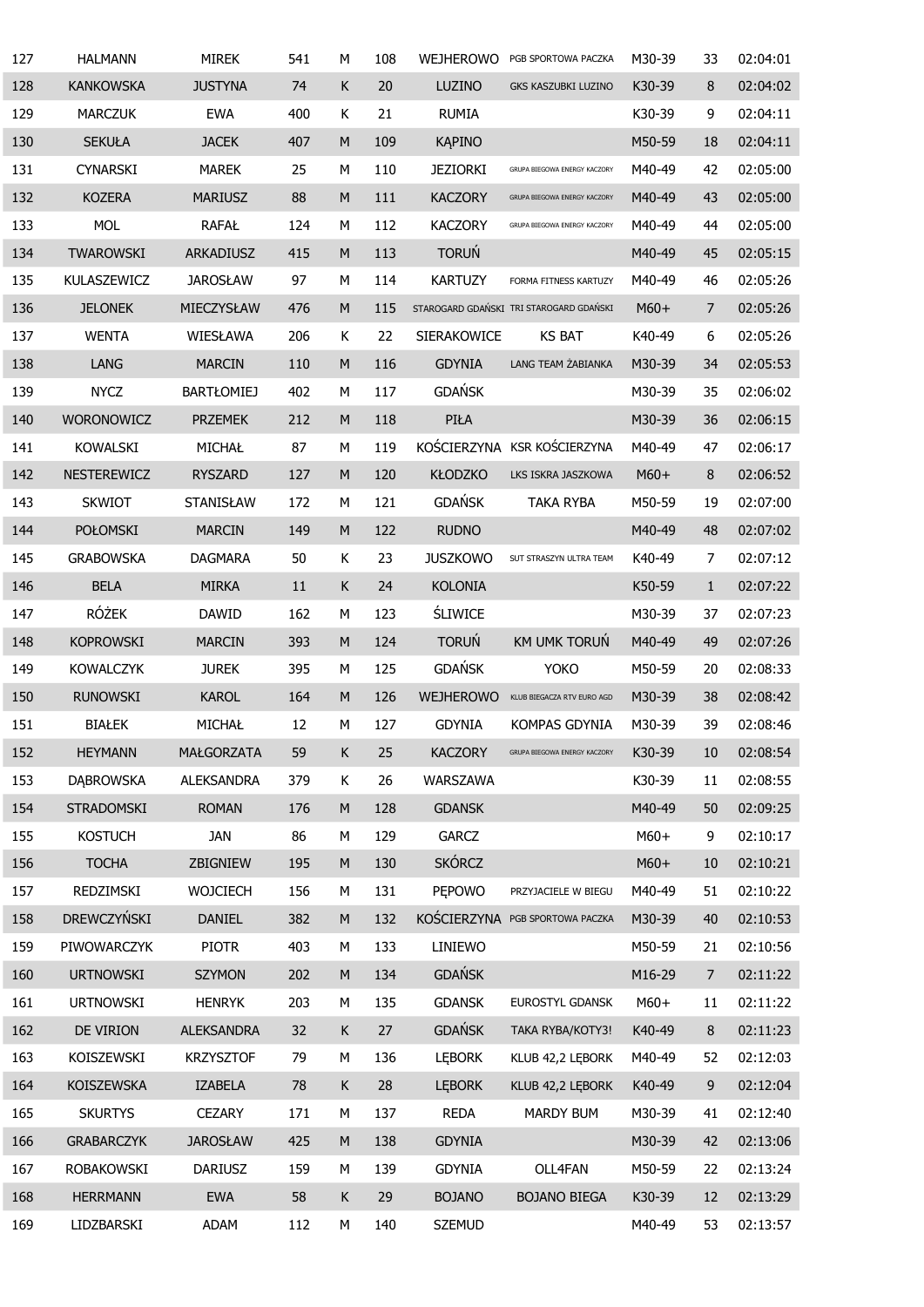| 170 | <b>HEJKA</b>          | <b>WŁADEK</b>     | 57  | M         | 141 | <b>KARTUZY</b>      | AKADEMIA BIEGOWA KARTUZY                | M40-49 | 54             | 02:14:06 |
|-----|-----------------------|-------------------|-----|-----------|-----|---------------------|-----------------------------------------|--------|----------------|----------|
| 171 | <b>BARTON</b>         | <b>KRYSTYNA</b>   | 8   | K         | 30  | <b>PRZECHLEWO</b>   | <b>PRZECHLEWO</b>                       | K60+   | $\mathbf{1}$   | 02:14:07 |
| 172 | LEWAŃCZYK             | <b>MARCIN</b>     | 111 | ${\sf M}$ | 142 | <b>STEŻYCA</b>      | <b>METROŻERCY</b>                       | M30-39 | 43             | 02:14:07 |
| 173 | <b>KUCHCINSKA</b>     | <b>MONIKA</b>     | 94  | Κ         | 31  | <b>ROTMANKA</b>     | STRASZYN BIEGA                          | K40-49 | 10             | 02:14:20 |
| 174 | <b>GOLIŃSKI</b>       | <b>JANUSZ</b>     | 521 | M         | 143 | <b>FROMBORK</b>     |                                         | $M60+$ | 12             | 02:14:30 |
| 175 | <b>JANIK</b>          | <b>ROMAN</b>      | 62  | М         | 144 | <b>KWIDZYN</b>      | KWIDZYN BIEGA                           | M60+   | 13             | 02:14:58 |
| 176 | <b>CUDNOWSKI</b>      | <b>LESZEK</b>     | 24  | M         | 145 | <b>GDAŃSK</b>       | GDAŃSK POŁUDNIE / BIEGAMBOWARTO.PL      | M50-59 | 23             | 02:15:17 |
| 177 | <b>SWICARZ</b>        | <b>MONIKA</b>     | 180 | Κ         | 32  | <b>PŁOCK</b>        |                                         | K40-49 | 11             | 02:15:23 |
| 178 | SZYMAŃSKI             | <b>ADAM</b>       | 191 | M         | 146 | <b>LEBORK</b>       | LĘBORK BIEGACZE 42,2                    | M40-49 | 55             | 02:15:29 |
| 179 | <b>SZOPA</b>          | <b>MAREK</b>      | 186 | М         | 147 | <b>GDYNIA</b>       | <b>RUNEDA</b>                           | M40-49 | 56             | 02:15:44 |
| 180 | <b>RATKA</b>          | MICHAŁ            | 153 | M         | 148 | PIŁA                | E-FIZJO TEAM                            | M40-49 | 57             | 02:16:05 |
| 181 | <b>RICHTER</b>        | <b>JACEK</b>      | 157 | М         | 149 | <b>GDYNIA</b>       | TAKA RYBA/KOTY3!                        | M40-49 | 58             | 02:16:32 |
| 182 | <b>WYSIECKI</b>       | ARKADIUSZ         | 217 | M         | 150 | LUBAŃ               |                                         | M40-49 | 59             | 02:16:58 |
| 183 | <b>BEDNAREK</b>       | MICHAŁ            | 10  | М         | 151 | CHWASZCZYNO         | <b>CROSSELITE</b>                       | M40-49 | 60             | 02:17:05 |
| 184 | <b>HAREMBSKA</b>      | <b>PAULINA</b>    | 56  | К         | 33  | WARSZAWA            | JACEKBIEGA RUNNING TEAM                 | K40-49 | 12             | 02:17:10 |
| 185 | <b>TOŁODZIECKI</b>    | <b>MARCIN</b>     | 197 | М         | 152 | <b>ŻELISTRZEWO</b>  | <b>BYLEDOMETY</b>                       | M40-49 | 61             | 02:17:17 |
| 186 | <b>FRANKOWSKA</b>     | <b>JUSTYNA</b>    | 44  | К         | 34  | <b>KARTUZY</b>      | <b>PSYCHOFANKI</b>                      | K30-39 | 13             | 02:17:19 |
| 187 | <b>GOSTKOWSKA</b>     | <b>ALICJA</b>     | 386 | К         | 35  | KOŚCIERZYNA         | <b>REGATTA SPORT</b>                    | K40-49 | 13             | 02:17:23 |
| 188 | <b>TUTAK</b>          | <b>TOMASZ</b>     | 414 | M         | 153 | <b>LEBORK</b>       | KLUB 42,2 LEBORK                        | M40-49 | 62             | 02:17:37 |
| 189 | <b>KUPICH</b>         | AGNIESZKA         | 102 | К         | 36  | <b>KACZORY</b>      | GRUPA BIEGOWA ENERGY KACZORY            | K40-49 | 14             | 02:17:42 |
| 190 | <b>GDANIEC</b>        | <b>KONRAD</b>     | 47  | ${\sf M}$ | 154 | STAROGARD GDAŃSKI   |                                         | M16-29 | 8              | 02:17:46 |
| 191 | GDANIEC               | <b>ANNA</b>       | 48  | К         | 37  | STAROGARD GDAŃSKI   |                                         | K40-49 | 15             | 02:17:46 |
| 192 | <b>CZEREPANIAK</b>    | <b>EWA</b>        | 28  | Κ         | 38  | <b>GDAŃSK</b>       |                                         | K16-29 | 3              | 02:17:54 |
| 193 | ŁĄDKOWSKI             | <b>WOJCIECH</b>   | 432 | М         | 155 | <b>GDYNIA</b>       | OKAS GDYNIA                             | M40-49 | 63             | 02:18:06 |
| 194 | <b>GRABOWSKA</b>      | <b>MARZENA</b>    | 49  | Κ         | 39  | <b>GDAŃSK</b>       | ŻARTA WATAHA                            | K50-59 | $\overline{2}$ | 02:18:13 |
| 195 | <b>RENKE</b>          | <b>MARCIN</b>     | 405 | М         | 156 | <b>GDAŃSK</b>       |                                         | M50-59 | 24             | 02:18:43 |
| 196 | <b>OLESZCZYK</b>      | <b>ADAM</b>       | 134 | M         | 157 | <b>KACZORY</b>      | GRUPA BIEGOWA ENERGY KACZORY            | M40-49 | 64             | 02:18:44 |
| 197 | <b>BAJERSKI</b>       | ARKADIUSZ         | 5   | М         | 158 | <b>KACZORY</b>      | GRUPA BIEGOWA ENERGY KACZORY            | M50-59 | 25             | 02:18:45 |
| 198 | <b>STRZELECKA</b>     | <b>MAŁGORZATA</b> | 177 | Κ         | 40  | PIŁA                | SAILING TEAM FERAJNA                    | K40-49 | 16             | 02:18:55 |
| 199 | <b>RECLAF</b>         | DARIA             | 154 | K         | 41  | <b>BORZESTOWO</b>   | <b>BORZESTOWO</b>                       | K16-29 | 4              | 02:19:14 |
| 200 | <b>PUJSZO</b>         | <b>SŁAWOMIR</b>   | 151 | ${\sf M}$ | 159 |                     | CHWASZCZYNO CHWASZCZYNO BIEGA           | M40-49 | 65             | 02:19:20 |
| 201 | <b>UJMA</b>           | <b>RADOSŁAW</b>   | 200 | М         | 160 |                     | BRODNICA GÓRNA AKADEMIA BIEGOWA KARTUZY | M30-39 | 44             | 02:19:38 |
| 202 | PRZYTARSKA            | <b>EDYTA</b>      | 150 | K         | 42  | <b>KARTUZY</b>      | AKADEMIA BIEGOWA KARTUZY                | K30-39 | 14             | 02:19:39 |
| 203 | <b>GULATOWSKA</b>     | <b>KLAUDIA</b>    | 55  | K         | 43  | <b>KLUKOWA HUTA</b> |                                         | K30-39 | 15             | 02:19:53 |
| 204 | STARZOMSKI            | <b>ROMAN</b>      | 544 | M         | 161 | <b>WROCŁAW</b>      |                                         | M40-49 | 66             | 02:19:58 |
| 205 | <b>PUGOWSKA</b>       | <b>IZABELA</b>    | 535 | К         | 44  | <b>GDAŃSK</b>       |                                         | K50-59 | 3              | 02:20:00 |
| 206 | <b>TOŁODZIECKA</b>    | AGNIESZKA         | 196 | K         | 45  | <b>ŻELISTRZEWO</b>  | <b>BYLEDOMETY</b>                       | K40-49 | 17             | 02:20:41 |
| 207 | SYPNIEWSKA            | <b>HANNA</b>      | 181 | Κ         | 46  | <b>GDYNIA</b>       | SPARTANIE DZIECIOM                      | $K60+$ | $\overline{2}$ | 02:21:55 |
| 208 | PIOTROWSKA            | <b>EWA</b>        | 145 | К         | 47  | <b>KACZORY</b>      | GRUPA BIEGOWA ENERGY KACZORY            | K40-49 | 18             | 02:22:04 |
| 209 | <b>SMETEK</b>         | <b>JOANNA</b>     | 452 | К         | 48  | <b>RADUNICA</b>     | SZALONY GDAŃSK BIEGA                    | K40-49 | 19             | 02:22:45 |
| 210 | MICHNOWICZ            | <b>PIOTR</b>      | 538 | ${\sf M}$ | 162 | <b>GDAŃSK</b>       |                                         | M50-59 | 26             | 02:23:28 |
| 211 | KURZAWIŃSKA-JABŁONSKA | <b>KASIA</b>      | 104 | Κ         | 49  | <b>CZARNE</b>       |                                         | K40-49 | 20             | 02:23:41 |
| 212 | <b>PACZUŁA</b>        | <b>URSZULA</b>    | 135 | K         | 50  | <b>CEWICE</b>       | CEWICKI KLUB MORSA I BIEGACZA           | K40-49 | 21             | 02:23:56 |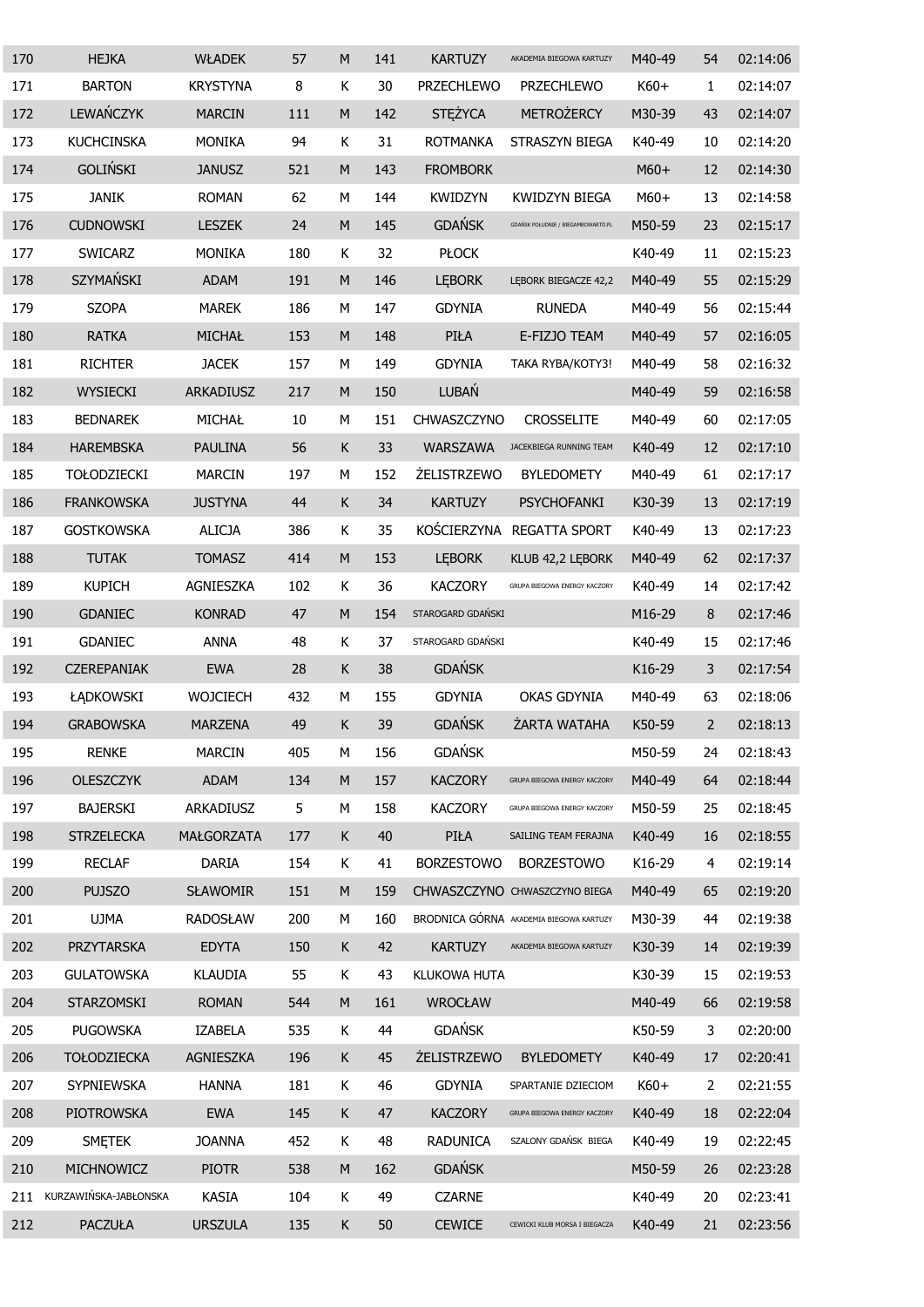| 213 | <b>KULCZYK</b>      | <b>EWA</b>        | 99             | Κ           | 51  | <b>GDYNIA</b>     | <b>ULTRA WAY</b>                             | K30-39 | 16             | 02:24:03 |
|-----|---------------------|-------------------|----------------|-------------|-----|-------------------|----------------------------------------------|--------|----------------|----------|
| 214 | <b>PACZUŁA</b>      | <b>STANISŁAW</b>  | 136            | M           | 163 | <b>CEWICE</b>     | CEWICKI KLUB MORSA I BIEGACZA                | M50-59 | 27             | 02:24:20 |
| 215 | JANISZ KOZIKOWSKA   | <b>JOANNA</b>     | 63             | Κ           | 52  | <b>JUSZKOWO</b>   |                                              | K40-49 | 22             | 02:25:06 |
| 216 | <b>NUŻ</b>          | <b>ANNA</b>       | 131            | K           | 53  |                   | PRUSZCZ GDAŃSKI SUT STRASZYN ULTRA TEAM      | K40-49 | 23             | 02:25:06 |
| 217 | ZAŃKO               | <b>MAREK</b>      | 221            | М           | 164 |                   | PRUSZCZ GDAŃSKI PINGWIN TEAM SHOW MUST GO ON | M50-59 | 28             | 02:25:10 |
| 218 | <b>NOWAKOWSKA</b>   | <b>EWELINA</b>    | 130            | $\mathsf K$ | 54  | <b>ŻUKCZYN</b>    | SUT STRASZYN ULTRA TEAM                      | K40-49 | 24             | 02:25:10 |
| 219 | <b>DLUŻEWSKA</b>    | <b>JOLANTA</b>    | 35             | Κ           | 55  | <b>STRASZYN</b>   | SUT STRASZYN ULTRA TEAM                      | K40-49 | 25             | 02:25:10 |
| 220 | <b>NOWAK</b>        | <b>BARTŁOMIEJ</b> | 129            | M           | 165 | PIŁA              | SAILING TEAM FERAJNA                         | M40-49 | 67             | 02:25:30 |
| 221 | RÓŻYŃSKI            | <b>JACEK</b>      | 163            | М           | 166 | <b>GDAŃSK</b>     |                                              | M16-29 | 9              | 02:25:37 |
| 222 | <b>KANKOWSKA</b>    | <b>DOMINIKA</b>   | 73             | K           | 56  | LUZINO            | KASZUBI LUZINO                               | K16-29 | 5              | 02:26:06 |
| 223 | <b>BLOK</b>         | <b>MARTA</b>      | 16             | Κ           | 57  | PRUSZCZ GDAŃSKI   | <b>SUT</b>                                   | K30-39 | 17             | 02:27:37 |
| 224 | GAZARKIEWICZ        | <b>ANTONI</b>     | 45             | M           | 167 | <b>GDAŃSK</b>     | BHMW_GDYNIA                                  | $M60+$ | 14             | 02:27:57 |
| 225 | <b>WYSIECKA</b>     | MAGDALENA         | 216            | Κ           | 58  | LUBAŃ             |                                              | K40-49 | 26             | 02:28:17 |
| 226 | WIŚNIEWSKA          | <b>KORNELIA</b>   | 542            | K           | 59  | <b>GDAŃSK</b>     | ZABIEGANE DWIE                               | K40-49 | 27             | 02:29:19 |
| 227 | <b>DALKE</b>        | <b>JOWITA</b>     | 378            | Κ           | 60  | <b>GDAŃSK</b>     | ZABIEGANE DWIE                               | K30-39 | 18             | 02:29:19 |
| 228 | MIELCAREK           | <b>IZABELA</b>    | 120            | K           | 61  | <b>REDA</b>       |                                              | K30-39 | 19             | 02:29:35 |
| 229 | <b>KUŻAJ</b>        | <b>SŁAWOMIR</b>   | 105            | М           | 168 | PIŁA              | SAILING TEAM FERAJNA                         | M50-59 | 29             | 02:29:47 |
| 230 | <b>STRZELECKI</b>   | SEBASTIAN         | 179            | M           | 169 | PIŁA              | SAILING TEAM FERAJNA                         | M40-49 | 68             | 02:29:48 |
| 231 | <b>SZULTK</b>       | <b>PIOTR</b>      | 189            | М           | 170 | <b>GDYNIA</b>     |                                              | M50-59 | 30             | 02:29:57 |
| 232 | <b>DYDYMSKA</b>     | <b>MONIKA</b>     | 39             | K           | 62  | <b>RUMIA</b>      |                                              | K40-49 | 28             | 02:30:08 |
| 233 | LISZEWSKI           | <b>KRZYSZTOF</b>  | 398            | М           | 171 | <b>KAMIONKA</b>   | <b>MASTER</b>                                | M50-59 | 31             | 02:30:25 |
| 234 | <b>LADEMANN</b>     | <b>JULIA</b>      | 107            | K           | 63  | KLESZCZYNIEC      |                                              | K16-29 | 6              | 02:30:56 |
| 235 | PIOTROWICZ          | <b>IRENEUSZ</b>   | 144            | М           | 172 | PIOTRKÓW KUJAWSKI |                                              | $M60+$ | 15             | 02:31:34 |
| 236 | <b>MALEK</b>        | <b>ANDRZEJ</b>    | 116            | M           | 173 |                   | KOSCIERZYNA ATLAS RUNNING TEAM               | $M60+$ | 16             | 02:32:32 |
| 237 | <b>FILASEK</b>      | <b>GRZEGORZ</b>   | 42             | М           | 174 | POWAŁKI           |                                              | M40-49 | 69             | 02:33:35 |
| 238 | <b>JĘDRZEJAK</b>    | <b>MAGDALENA</b>  | 66             | К           | 64  | <b>GDYNIA</b>     | SĄ WOLNIEJSI / SLOW JOGGING TRÓJMIASTO       | K40-49 | 29             | 02:33:59 |
| 239 | <b>BARTSCH</b>      | <b>ALEKSANDRA</b> | 531            | K           | 65  | <b>GDYNIA</b>     | BIGYELLOWFOOT ADVENTURE TEAM                 | K30-39 | 20             | 02:34:01 |
| 240 | <b>BAJERSKA</b>     | <b>RENATA</b>     | $\overline{4}$ | K           | 66  | <b>KACZORY</b>    | GRUPA BIEGOWA ENERGY KACZORY                 | K50-59 | $\overline{4}$ | 02:34:29 |
| 241 | <b>BIELECKA</b>     | <b>ARLETA</b>     | 14             | K           | 67  | <b>BUDZYN</b>     | STOWARZYSZENIE BIEGOWE ENERGY KACZORY        | K50-59 | 5              | 02:34:29 |
| 242 | <b>SAFURYN</b>      | KATARZYNA         | 167            | K           | 68  | <b>GDYNIA</b>     | <b>IMLUCKY</b>                               | K50-59 | 6              | 02:34:34 |
| 243 | ŚWITONSKA           | <b>ALEKSANDRA</b> | 192            | K           | 69  | <b>GDYNIA</b>     |                                              | K50-59 | 7              | 02:34:55 |
| 244 | <b>SKOCKA</b>       | <b>ANNA</b>       | 408            | K           | 70  | <b>BOJANO</b>     | BOJANO BIEGA, PARKRUN RUMIA                  | K50-59 | 8              | 02:35:21 |
| 245 | <b>JANKOWIAK</b>    | ANNA              | 388            | K           | 71  | <b>KOLECZKOWO</b> | <b>BOJANO BIEGA</b>                          | K40-49 | 30             | 02:35:21 |
| 246 | PELOWSKI            | <b>MATEUSZ</b>    | 140            | ${\sf M}$   | 175 | <b>CHOJNICE</b>   |                                              | M30-39 | 45             | 02:35:39 |
| 247 | <b>SZOPA</b>        | MAŁGORZATA        | 185            | K           | 72  | <b>GDYNIA</b>     | <b>RUNEDA</b>                                | K40-49 | 31             | 02:36:34 |
| 248 | <b>KROPIDŁOWSKA</b> | <b>MAGDA</b>      | 90             | K           | 73  | <b>GDYNIA</b>     |                                              | K30-39 | 21             | 02:37:48 |
| 249 | <b>WYSOCKI</b>      | <b>DARIUSZ</b>    | 601            | М           | 176 | <b>TORUŃ</b>      | CENTRUM SZKOLENIA WOJSK OBRONY TERYTORIALNEJ | M30-39 | 46             | 02:37:59 |
| 250 | WORONOWICZ          | <b>MARYSIA</b>    | 211            | К           | 74  | PIŁA              |                                              | K40-49 | 32             | 02:38:36 |
| 251 | ZBIELSKA            | AGNIESZKA         | 223            | K           | 75  | PIŁA              | PIŁA                                         | K40-49 | 33             | 02:40:28 |
| 252 | <b>SIKORA</b>       | <b>ANNA</b>       | 170            | К           | 76  | <b>BOJANO</b>     | <b>BOJANO BIEGA</b>                          | K40-49 | 34             | 02:42:32 |
| 253 | WAWRZYNIAK          | MICHAŁ            | 204            | М           | 177 | <b>CHOJNICE</b>   |                                              | M40-49 | 70             | 02:42:32 |
| 254 | <b>URBAŃSKI</b>     | <b>DARIUSZ</b>    | 201            | M           | 178 | <b>KOSAKOWO</b>   |                                              | M30-39 | 47             | 02:43:23 |
| 255 | <b>ZACHARY</b>      | ALEKSANDRA        | 219            | K           | 77  | <b>RUMIA</b>      | DALEKO JESZCZE                               | K40-49 | 35             | 02:45:51 |